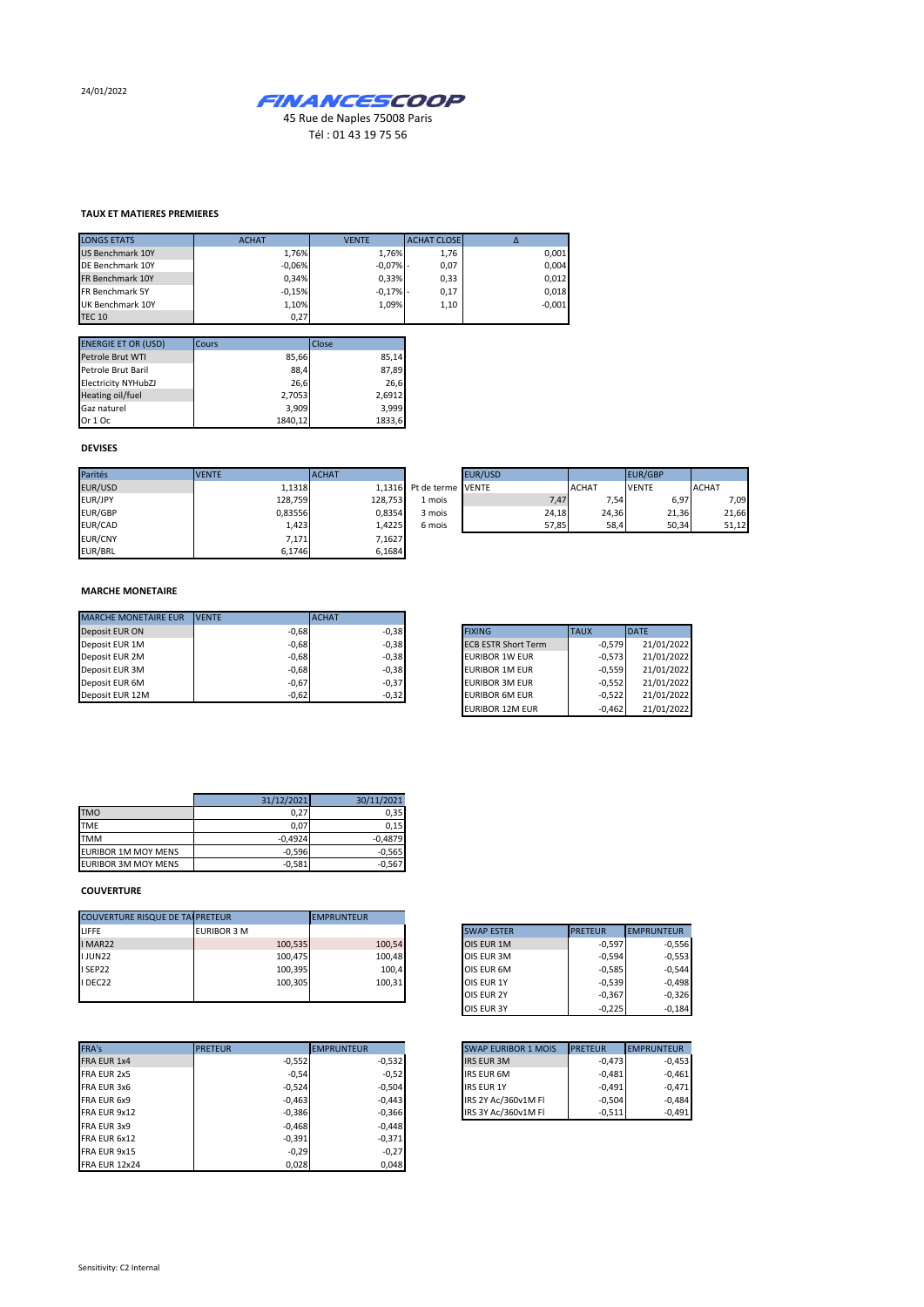| <b>SWAP EURIBOR 6 MOIS</b> | <b>PRETEUR</b> | <b>EMPRUNTEUR</b> | <b>SWAP EURIBOR 3 MOIS</b> | <b>PRETEUR</b> | <b>EMPRUNTEUR</b> |
|----------------------------|----------------|-------------------|----------------------------|----------------|-------------------|
| <b>IRS EUR 1Y</b>          | $-0.3861$      | $-0.3461$         | <b>IRS EUR 1Y</b>          | $-0.4987$      | $-0.4587$         |
| <b>IRS EUR 2Y</b>          | $-0,3924$      | $-0,3524$         | <b>IRS EUR 2Y</b>          | $-0,2889$      | $-0,2489$         |
| <b>IRS EUR 3Y</b>          | $-0,3768$      | $-0,3368$         | <b>IRS EUR 3Y</b>          | $-0.1244$      | $-0.0844$         |
| <b>IRS EUR 4Y</b>          | $-0,352$       | $-0,312$          | <b>IRS EUR 4Y</b>          | $-0.0272$      |                   |
| <b>IRS EUR 5Y</b>          | $-0,3179$      | $-0.2779$         | <b>IRS EUR 5Y</b>          | 0,0363         |                   |
| <b>IRS EUR 6Y</b>          | $-0.2773$      | $-0.2373$         | <b>IRS EUR 6Y</b>          | 0.0931         |                   |
| <b>IRS EUR 7Y</b>          | $-0.2313$      | $-0.1913$         | <b>IRS EUR 7Y</b>          | 0.1539         |                   |
| <b>IRS EUR 10Y</b>         | $-0,0748$      | $-0,0348$         | <b>IRS EUR 10Y</b>         | 0,3186         |                   |

| <b>SWAP EURIBOR 3 MOIS</b> | <b>PRETEUR</b> | <b>EMPRUNTEUR</b> |
|----------------------------|----------------|-------------------|
| <b>IRS EUR 1Y</b>          | $-0.4987$      | $-0.4587$         |
| <b>IRS EUR 2Y</b>          | $-0,2889$      | $-0.2489$         |
| <b>IRS EUR 3Y</b>          | $-0.1244$      | $-0.0844$         |
| <b>IRS EUR 4Y</b>          | $-0,0272$      | 0.0128            |
| <b>IRS EUR 5Y</b>          | 0,0363         | 0.0763            |
| <b>IRS EUR 6Y</b>          | 0,0931         | 0.1331            |
| <b>IRS EUR 7Y</b>          | 0.1539         | 0.1939            |
| <b>IRS EUR 10Y</b>         | 0.3186         | 0.3586            |

| <b>TAUX EURIBOR</b>      | 21/01/2022 | 20/01/2022 | Δ        |
|--------------------------|------------|------------|----------|
| <b>EURIBOR 1W EUR</b>    | $-0,57$    | $-0,58$    | 0,004    |
| <b>EURIBOR 1M EUR</b>    | $-0,56$    | $-0,56$    | 0,002    |
| <b>EURIBOR 3M EUR</b>    | $-0,55$    | $-0,55$    | 0,001    |
| <b>EURIBOR 6M EUR</b>    | $-0,52$    | $-0,52$    | $-0,001$ |
| <b>EURIBOR 12M EUR</b>   | $-0,46$    | $-0,46$    | $-0,002$ |
|                          | 21/01/2022 | 20/01/2022 |          |
| <b>XEU Benchmark 2Y</b>  | $-0,69$    | $-0,65$    | $-0,041$ |
| <b>XEU Benchmark 3Y</b>  | $-0,59$    | $-0,55$    | $-0,040$ |
| <b>XEU Benchmark 4Y</b>  | $-0,54$    | $-0,50$    | $-0,040$ |
| <b>XEU Benchmark 5Y</b>  | $-0,22$    | $-0,19$    | $-0,027$ |
| <b>XEU Benchmark 6Y</b>  | $-0,33$    | $-0,29$    | $-0,039$ |
| <b>XEU Benchmark 7Y</b>  | $-0,29$    | $-0,25$    | $-0,040$ |
| <b>XEU Benchmark 8Y</b>  | 0,08       | 0,11       | $-0,030$ |
| <b>XEU Benchmark 9Y</b>  | 0,18       | 0,22       | $-0,032$ |
| <b>XEU Benchmark 10Y</b> | 0,28       | 0,31       | $-0,030$ |
| XEU Benchmark 12Y        | 0,44       | 0,47       | $-0,032$ |
| <b>XEU Benchmark 15Y</b> | 0,08       | 0,12       | $-0,040$ |
| XEU Benchmark 20Y        | 0,02       | 0,06       | $-0,042$ |
| <b>TEC 30</b>            | 0,92       | 0,95       | $-0,030$ |
|                          |            |            |          |





| <b>EURIBOR3M</b>      |            |                 |          |         |                   |       |
|-----------------------|------------|-----------------|----------|---------|-------------------|-------|
| <b>EURIBOR 3M EUR</b> | $-0,552$   |                 |          |         |                   |       |
| LIFFE EURIBOR3M/ROLLS | 24/01/2022 | 21/01/2022 TAUX |          |         | TAUX VEILLE A/FIX |       |
| I MAR22               | 100,535    | 100,535         | $-0,535$ | 101,070 | $-0,535$          | 0,017 |
| <b>IJUN22</b>         | 100,475    | 100,48          | $-0,475$ | 100,950 | $-0,480$          | 0,077 |
| ISEP22                | 100,395    | 100,405         | $-0,395$ | 100,790 | $-0,405$          | 0,157 |
| I DEC22               | 100,305    | 100,315         | $-0,305$ | 100,610 | $-0,315$          | 0,247 |
| I MAR23               | 100,145    | 100,16          | $-0,145$ | 100,290 | $-0,160$          | 0,407 |
| <b>IJUN23</b>         | 100,02     | 100,035         | $-0,020$ | 100,040 | $-0,035$          | 0,532 |
| ISEP23                | 99,925     | 99,945          | 0,075    | 99,850  | 0,055             | 0,627 |
| I DEC23               | 99,855     | 99,87           | 0,145    | 99,710  | 0,130             | 0,697 |
| I MAR24               | 99,79      | 99,805          | 0,210    | 99,580  | 0,195             | 0,762 |
| <b>IJUN24</b>         | 99.735     | 99,75           | 0,265    | 99.470  | 0,250             | 0,817 |
| ISEP24                | 99,695     | 99.705          | 0,305    | 99,390  | 0,295             | 0,857 |
| I DEC24               | 99,67      | 99,675          | 0,330    | 99,340  | 0,325             | 0,882 |